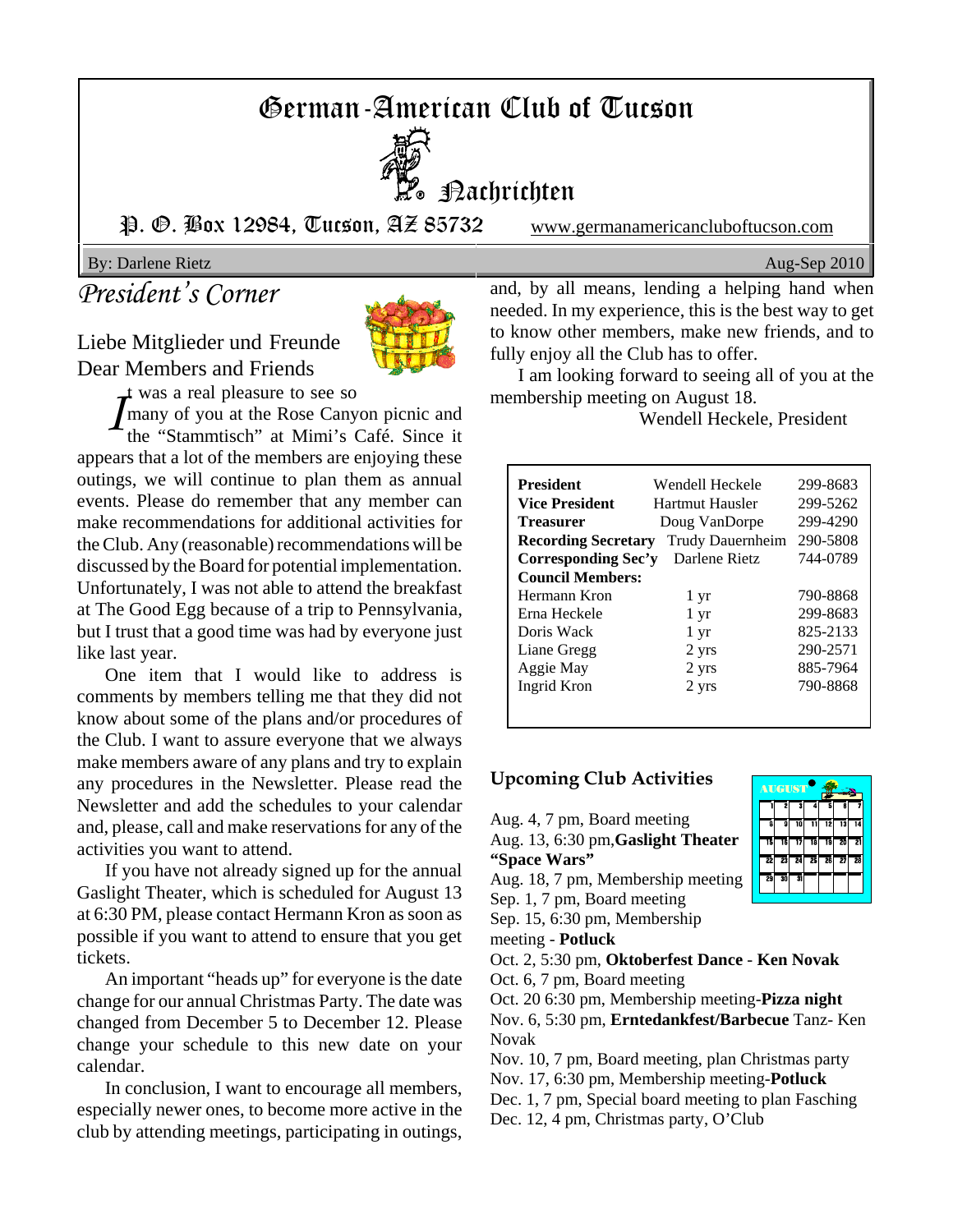#### 2 By: Darlene Rietz Aug-Sep 2010



| Luise Hastings         | 03 |
|------------------------|----|
| <b>Manuel Palacios</b> | 07 |
| Robert Lehner          | 08 |
| Jean Brett             | 11 |
| Marianne Oliphant      | 16 |
| Mike Bevz              | 17 |
| Louis Dauernheim       | 19 |
| Nancy Nevitt           | 19 |
| Hugh Convery           | 20 |
| Heinrich Kling         | 20 |
| Don Amsden             | 21 |
| Ingrid Van Dorpe       | 21 |
| Dennis Kruse           | 25 |
| Helga Ortlinghaus      | 25 |
| Helmut Kron            | 25 |
| Traudl Hall            | 26 |
|                        |    |

Also congratulations to those members celebrating birthdays in **September**

| Marcelina Gorter | 03 |
|------------------|----|
| Gregor Wack      | 04 |
| Sue Stensel      | 07 |
| Harold Wartgow   | 09 |
| Donald Reece     | 10 |
| Myron Streyar    | 13 |
| Edita Tomory     | 14 |
| Ernest Knudson   | 17 |
| Denny Yoas       | 18 |
| Liane Gregg      | 19 |
| Earl Webb        | 19 |
| Bill Braucher    | 20 |
| Bernd Schulz     | 22 |
| Lydia Slipp      | 23 |
| Maria Kristofl   | 26 |
| Ilse Young       | 28 |
| Anna Bevz        | 29 |
| Richard Leisure  | 29 |



Welcome to Don Harclerode, who joined the Club in June.

#### OKTOBERFEST 2010

Our annual Oktoberfest will be October 2 at the FOP, 3445



North Dodge Blvd. Doors open at 5:30 pm with dinner served from 6:00 to 7:00. Music and dancing follow from 7:00 to 11:00. The meal will be one brat, sauerkraut, potato salad, roll, dessert and coffee for \$7.00 or 2 brats, sauerkraut, potato salad, roll, dessert and coffee for \$8.00. You must call Jean Brett at 546-6663 before September 25 to advise if you plan to eat. Entry cost is \$6.00 for club members; \$8.00 for guests. (See attached flyer for more info.)



Get well wishes to Fil Baca, who fell and broke a hip. Fil is at St. Joseph's Hospital. Also Louis Dauernheim. Please inform a board member of any members that are ill.

#### **ATTENTION**

Somebody left a dinner knife at the picnic at Rose Canyon. If it is yours, please call Hartmut Hausler at 299-5262 to identify and claim. By the way, Jean Brett is still hoping somebody will return her metal salad fork inadvertently taken at the Crisp Ranch picnic. Thank you.



Sincerest sympathy to Donna Koelling on the recent death of her husband Gordon. Donna and Gordon were members in the 80's. Also, for former

members of the German Heritage Klub, you might be interested to know that a very large figure in that club has passed. Sincerest sympathy to Marianne Dorey on the death of her husband Lester on July 19.